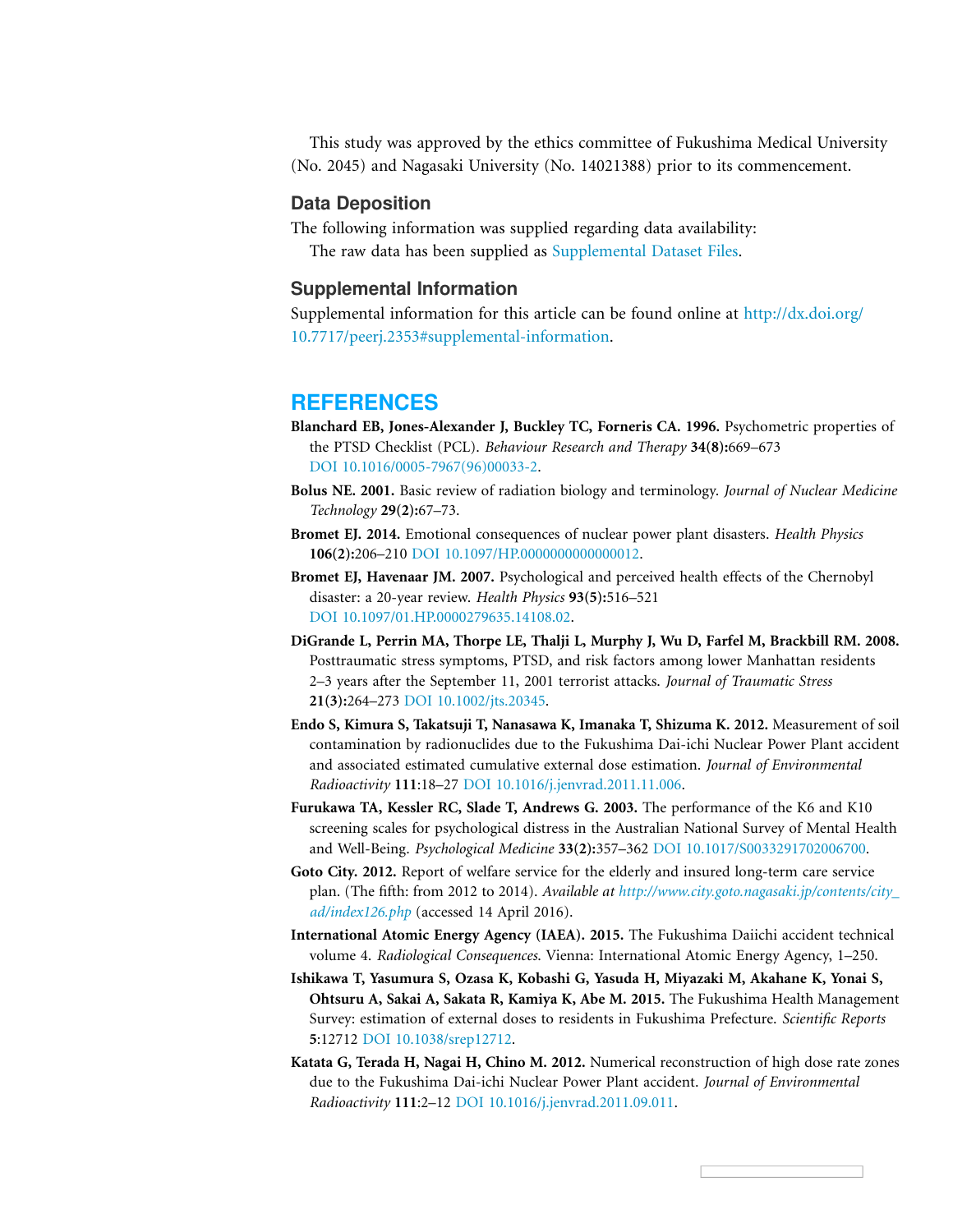- Kawakami N. 2007. National survey of mental health measured by K6 and factors affecting mental health status (in Japanese) in research on applied use of statistics and information. Health Labour Sciences Research Grant 2006/2007. Tokyo: Ministry of Health Labour and Welfare, Japan.
- Kawauchi Village. 2013. Report of the fourth Kawauchi village general plan (in Japanese). Available at [www.kawauchimura.jp/outline/synthesis\\_plan/plan3\\_4.pdf](www.kawauchimura.jp/outline/synthesis_plan/plan3_4.pdf) (accessed 14 April 2016).
- Kessler RC, Barker PR, Colpe LJ, Epstein JF, Gfroerer JC, Hiripi E, Howes MJ, Normand S-LT, Manderscheid RW, Walters EE, Zaslavsky AM. 2003. Screening for serious mental illness in the general population. Archives of General Psychiatry 60(2):184–189 [DOI 10.1001/archpsyc.60.2.184.](http://dx.doi.org/10.1001/archpsyc.60.2.184)
- Lindell MK, Barnes VE. 1986. Protective response to technological emergency: risk perception and behavioral intention. In: Silver EG, ed. Nuclear Safety. College Station: Hazard Reduction and Recovery Center, 457–467.
- Lochard J. 2007. Rehabilitation of living conditions in territories contaminated by the Chernobyl accident: the ETHOS Project. Health Physics 93(5):522–526 [DOI 10.1097/01.HP.0000285091.08936.52.](http://dx.doi.org/10.1097/01.HP.0000285091.08936.52)
- Nagataki S, Takamura N. 2014. A review of the Fukushima nuclear reactor accident: radiation effects on the thyroid and strategies for prevention. Current Opinion in Endocrinology  $\phi$ Diabetes and Obesity 21(5):384–393 [DOI 10.1097/MED.0000000000000098.](http://dx.doi.org/10.1097/MED.0000000000000098)
- Nagataki S, Takamura N, Kamiya K, Akashi M. 2013. Measurements of individual radiation doses in residents living around the Fukushima Nuclear Power Plant. Radiation Research 180(5):439–447 [DOI 10.1667/RR13351.1.](http://dx.doi.org/10.1667/RR13351.1)
- Orita M, Hayashida N, Nakayama Y, Shinkawa T, Urata S, Fukushima Y, Endo Y, Yamashita S, Takamura N. 2015. Bipolarization of risk perception about the health effects of radiation in residents after the accident at Fukushima nuclear power plant. PLoS ONE 10(6):e129227 [DOI 10.1371/journal.pone.0129227.](http://dx.doi.org/10.1371/journal.pone.0129227)
- Sakurai K, Nishi A, Kondo K, Yanagida K, Kawakami N. 2011. Screening performance of K6/K10 and other screening instruments for mood and anxiety disorders in Japan. Psychiatry and Clinical Neurosciences 65(5):434–441 [DOI 10.1111/j.1440-1819.2011.02236.x.](http://dx.doi.org/10.1111/j.1440-1819.2011.02236.x)
- Stellman JM, Smith RP, Katz CL, Sharma V, Charney DS, Herbert R, Moline J, Luft BJ, Markowitz S, Udasin I, Harrison D, Baron S, Landrigan PJ, Levin SM, Southwick S. 2008. Enduring mental health morbidity and social function impairment in World Trade Center rescue, recovery, and cleanup workers: the psychological dimension of an environmental health disaster. Environmental Health Perspectives 116(9):1248–1253 [DOI 10.1289/ehp.11164](http://dx.doi.org/10.1289/ehp.11164).
- United Nations Scientific Committee on the Effects of Atomic Radiation (UNSCEAR). 2013. Sources, effects and risks of ionizing radiation. Report to the General Assembly, Scientific Annex A: Levels and Effects of Radiation Exposure Due to the Nuclear Accident after the 2011 Great East-Japan Earthquake and Tsunami. Vol. 1. Available at [http://www.unscear.org/docs/reports/](http://www.unscear.org/docs/reports/2013/13-85418_Report_2013_Annex_A.pdf) [2013/13-85418\\_Report\\_2013\\_Annex\\_A.pdf](http://www.unscear.org/docs/reports/2013/13-85418_Report_2013_Annex_A.pdf) (accessed 14 April 2016).
- World Health Organization (WHO). 2005a. Health effects of the chernobyl accident and special health care programmes. Available at [http://www.who.int/ionizing\\_radiation/a\\_e/](http://www.who.int/ionizing_radiation/a_e/chernobyl/-EGH%20Master%20file%202005.08.24.pdf) [chernobyl/-EGH%20Master%20file%202005.08.24.pdf](http://www.who.int/ionizing_radiation/a_e/chernobyl/-EGH%20Master%20file%202005.08.24.pdf) (accessed 14 April 2016).
- World Health Organization (WHO). 2005b. Chernobyl: the true scale of the accident. 20 Years Later a UN Report Provides Definitive Answers and Ways to Repair Lives. Available at <http://www.who.int/mediacentre/news/releases/2005/pr38/en/> (accessed 14 April 2016).